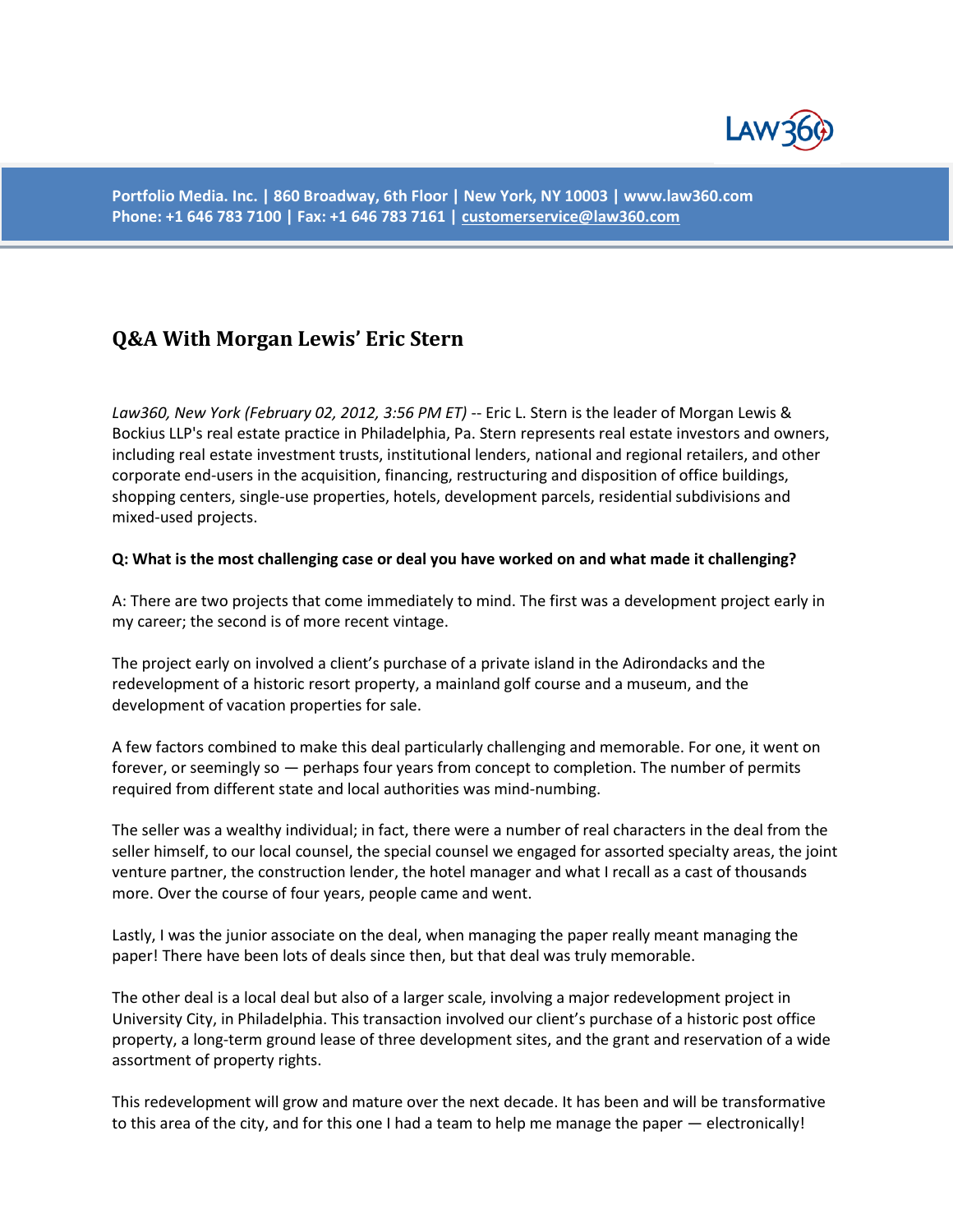#### **Q: What aspects of your practice are in need of reform and why?**

A: From where we sit, urgent is the new routine in transactional work. Deals seem harder to make, and once there is an agreement in principle, clients want almost immediate execution. We are continually balancing the need to act and react swiftly with the need to also be thorough and reflective. Of course, we need to do both.

Being able to deliver for the client requires that people quickly develop a relatively broad range of skills. While having specialists can be helpful for pitching certain kinds of work, in fact, the narrower one's focus, the more limited our ability is to respond to a range of crises.

I think successful service delivery requires that we not only retain people with valuable skills, whether we develop that talent or acquire it laterally, and that we be organized in such a way that we can timely and fairly deploy that talent where we need it. It is not as simple as it sounds.

## **Q: What is an important issue relevant to your practice area and why?**

A: Because they are important issues to many of our clients — need there be a better reason? — "green" issues and sustainable development are increasingly important issues in our practice. How all this impacts buyers, sellers, landlords, tenants, equity investors and lenders, and the investments they choose to make, is still very much evolving, but this is no passing fad.

To negotiate green lease provisions or manage the acquisition of a Leadership in Energy and Environmental Design (LEED)-certified building, we need to be knowledgeable; we need to understand how these issues concern our clients and what opportunities they present.

Other emerging areas in the here and now involve renewable energy of all types and new types of oil and gas exploration. We have a cadre of clients with substantial businesses in these areas and, again, in order to be relevant, and to be able to sell our services, we need to understand these areas and be thought leaders.

Some work is simply not suitable for larger firm practices. We happen to think these areas, in and of themselves, are suitable and fertile areas.

In fact, green building and sustainable development are issues embraced by a range of industries, not only real estate and energy. These issues are important to any business that wants to be competitive, responsive both to its internal staff and to its customers, and environmentally conscious.

#### **Q: Outside of your own firm, name an attorney in your field who has impressed you and explain why?**

A: We work with a lot of talented lawyers in Philadelphia and nationally. Some of the best practice inhouse. Even there, it's hard to single out one because I have worked with many really fine people and practitioners.

But having just discussed green and sustainability, I could single out Brad Molotsky, a friend, a former colleague in practice, and, I am proud to say, a client, the senior vice president and general counsel (GC) at Brandywine Realty Trust. Brad has been Brandywine's GC for more than a dozen years, and has guided the company through multiple portfolio acquisitions, financings, sales and securities offerings.